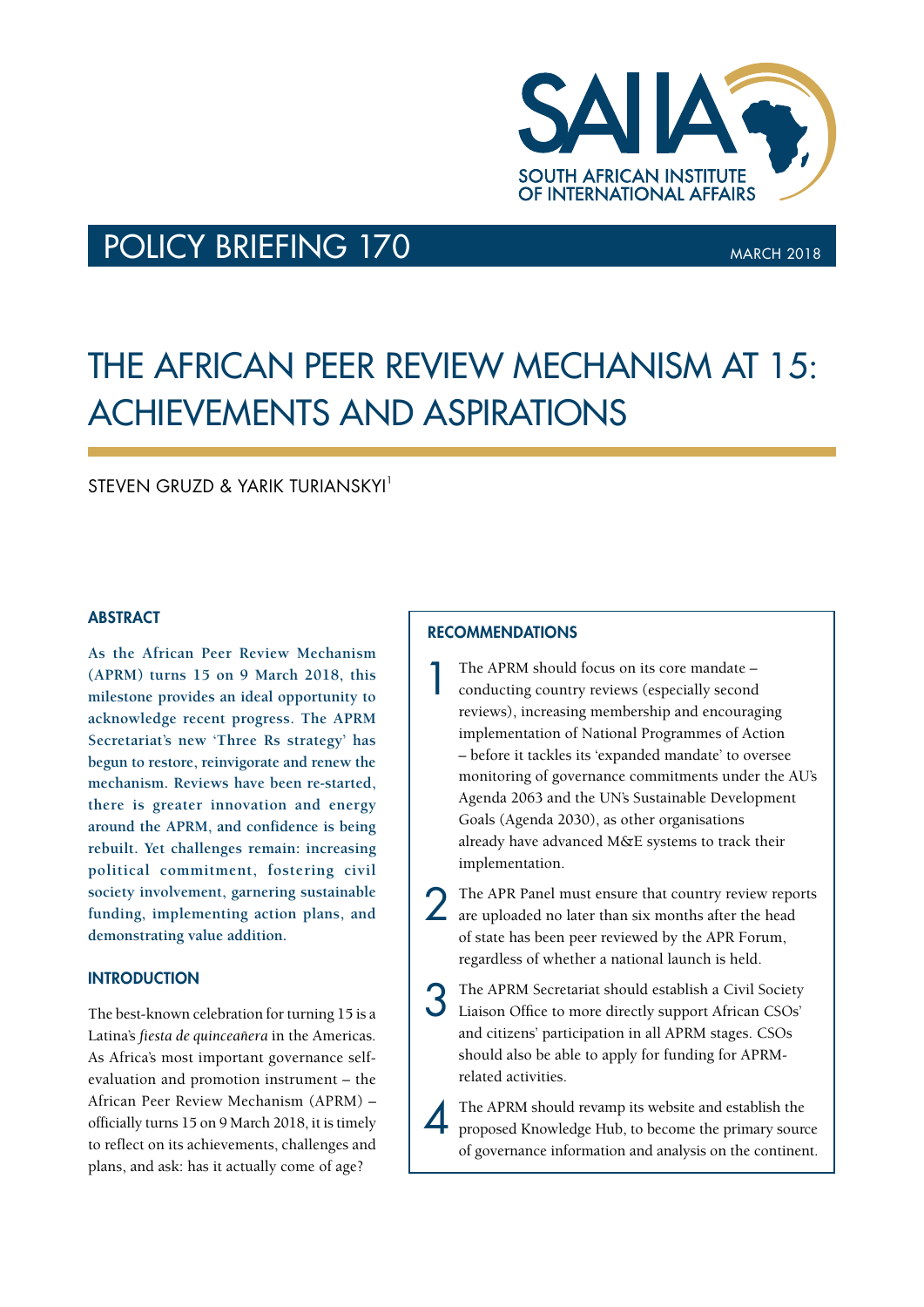#### THE APRM @ 15: A BRIEF BACKGROUND

The APRM has its roots in the early 2000s – the Mbeki and Obasanjo years, the dream of the African Renaissance, the evolution of the outdated Organization for African Unity into the modernised AU – and its embodiment in the economic and political reform of the New Partnership for Africa's Development. Today, the APRM is a semiautonomous specialised agency of the AU, although the pace of integration has been glacial.

The APRM was conceptualised as a voluntary tool through which African countries would diagnose their governance strengths and weaknesses in the political, economic, corporate and developmental spheres, and commit to remedies to ameliorate these problems. Initially the process was met with enthusiasm. It represented a new era in African politics – 'African solutions for African problems' – in contrast to externally imposed, one-sizefits-all answers. The APRM recognised that its members were at different stages of democratic and socio-economic development, so it encouraged striving towards common goals, through the adoption, ratification and domestication of a range of continental and international standards.

The first decade of the APRM eventually saw the publication of 17 mostly solid and frank reviews, which at times encouraged discussion about serious governance shortcomings. However, follow-up faltered. Most states did not implement their National Programmes of Action. And where the APRM set up early warnings, flagging the potential for electoral violence in Kenya, xenophobia in South Africa and instability in Mozambique, political will at the highest level was lacking to confront these fissures.

Around its 10th anniversary, the APRM ground to a halt. Allegations of financial mismanagement surfaced at the Secretariat. Questions about the lack of a permanent chief executive officer (CEO) were being asked. Ethiopia's dominance of the APR Forum under Meles Zenawi was concerning, given its continued questioning of democratic, liberal principles. Donor funds were depleted and member states were not paying their dues. Although there were hopes that Liberia's Ellen Johnson Sirleaf, elected as the new Forum chair in May 2013, could turn the flailing mechanism around, she soon had to divert all her energies to dealing with Liberia's Ebola epidemic.

In June 2015, she was replaced by Kenya's President Uhuru Kenyatta. He took an active interest in reviving the APRM. Under Kenyatta's watch, the fortunes of the

mechanism have visibly improved, despite the abrupt cancellation of a much-vaunted extraordinary APRM Forum scheduled for September 2015 in Nairobi. Kenyatta has been actively involved in encouraging his peers to recommit to the APRM financially and politically.

The spark signalling the revival of the APRM was the appointment of a new CEO, South African Professor Eddy Maloka, in January 2016. He has rejuvenated the APRM with his 'Three Rs' strategy – reinvigoration, restoration and renewal – re-energising a system that was creaking with fatigue, mismanagement and stagnation. He has more than doubled the staff complement at the APRM Secretariat in Midrand, South Africa; launched an ambitious strategic plan for 2016–2020 (the first in the APRM's history); pushed for more countries to be reviewed annually and for the reviews to be cheaper and faster; and actively encouraged non-members to accede. In 2017 Maloka oversaw country review missions to Chad, Liberia, Senegal and Sudan, and the secondgeneration peer reviews of Kenya and Uganda. Compare this to the three-year lull between 2013 and 2016, when not a single new state was reviewed.

In addition, the APRM has been tasked by the AU with an 'expanded mandate', to track the governance aspects of the AU's 50-year development blueprint, Agenda 2063, and the UN's 17 Sustainable Development Goals. Other ambitions include positioning the APRM Secretariat as a knowledge hub on governance (although with little visible progress); revising its cumbersome questionnaire; and cementing relations with partners such as the AU's Department of Political Affairs. The APRM is chairing the joint APRM–African Governance Architecture–African Peace and Security Architecture Secretariat for 2018. Maloka also brought on board the Mo Ibrahim Foundation and the African Capacity Building Foundation as new strategic partners.

Although Maloka's achievements in beginning to turn around the APRM are commendable, he should not be conflated with the institution. As South Africans well know, a strong head in the office of the Public Protector (ombudsman) does not necessarily mean that the institution will remain strong after his/her departure. Systems need to be in place to prevent abuse.

To his credit, Maloka seems to be focusing on these too. Maloka supervised the development of an APRM Statute, a much-needed update to the 2003 Base Document, to guide the mechanism. There are also plans to overhaul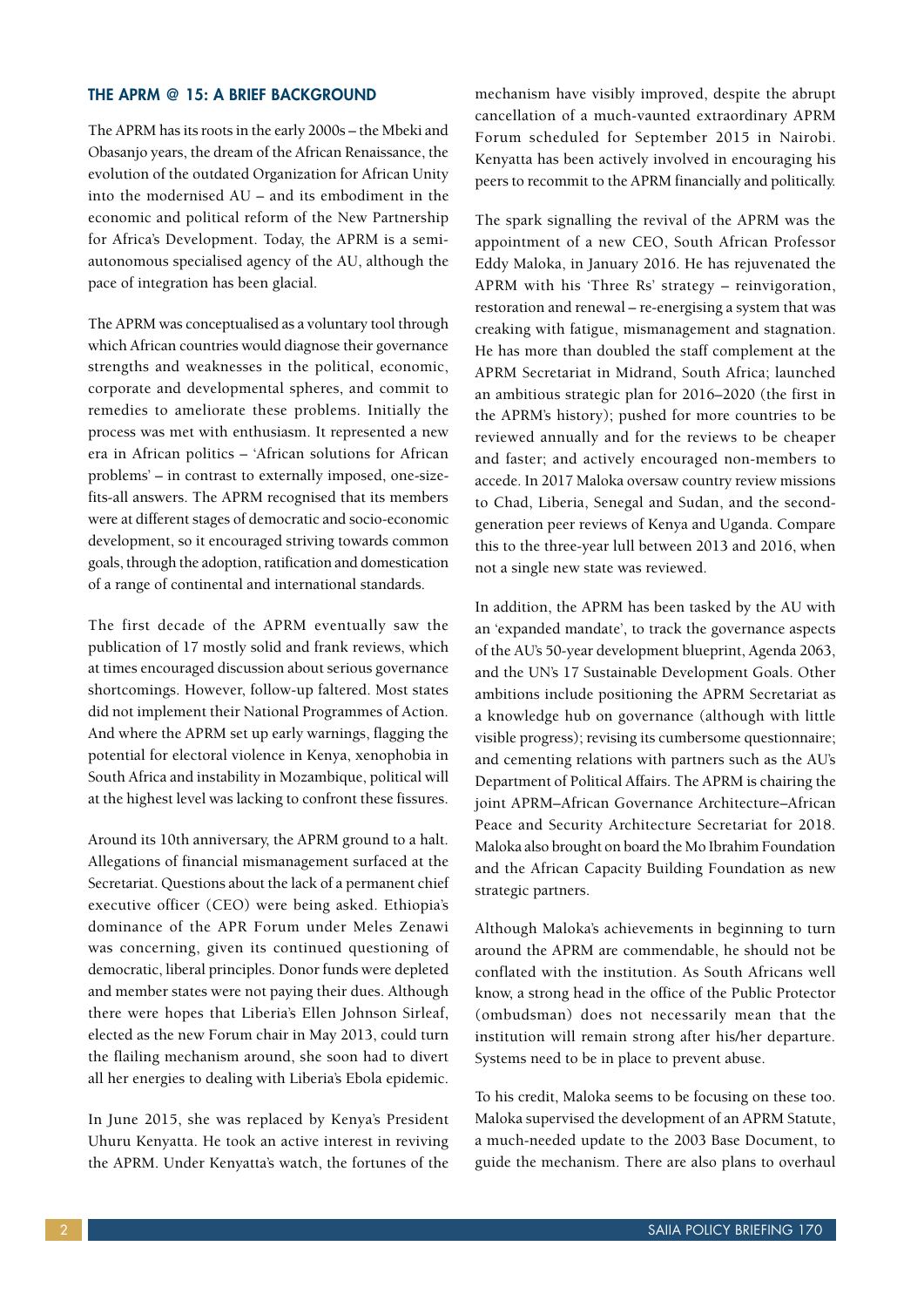the APRM's monitoring and evaluation (M&E) system. Finally, he is overseeing work on measuring the impact of the APRM.

The APRM needs to articulate its achievements in the past 15 years and why African taxpayers, especially in South Africa, should pay for it going forward. It can show many technical outputs, including country review reports (CRRs), implementation reports (although these have been inconsistently submitted by member states) and various events. But what difference has it made to people's lives? Answering this question and demonstrating the mechanism's value addition will be crucial for the next decades.

#### LOOKING AHEAD

Political will needs constant attention. Only 10 of the 372 heads of state attended the January 2018 Forum meeting – from Benin, Chad, Ethiopia, Guinea (a non-member, whose representative left early), Kenya, Mozambique, Sierra Leone, South Africa, Sudan and Uganda, plus Zambia's vice president. Yet this has actually been the best average attendance at recent forums, up from just a handful in the early 2010s. Without political commitment to the APRM at the heads of state level, it is difficult to imagine the effective and efficient functioning of the mechanism, including honest and thorough 'peer reviews', or the subsequent implementation of recommendations.

Another critical issue for the APRM is financing. For years, the APRM Secretariat has struggled to get member states to pay their \$100,000 minimum annual subscriptions, which in 2016 doubled to \$200,000. This money (if actually collected) goes to the continental APRM institutions, not the national APRM processes. These are expensive undertakings themselves, at an estimated \$1–3 million (more accurate figures are not in the public domain, a problem in itself). Donor funding to the APRM has largely dried up since the mid-2000s and the UN Development Programme Trust Fund – into which donors paid their contributions – has been depleted. Development funding itself has undergone numerous changes since 2003. There is less focus on governance and more on tangible socio-economic issues. Furthermore, the migrant crisis in Europe and a new administration in the US have also affected priorities.

In an increasingly competitive funding environment, the APRM needs to show why it deserves support. Restoring confidence in the APRM is crucial, as is demonstrating its value, in order to ensure sustainability and predictability in funding streams from both states and development partners. The current model places the responsibility squarely on African taxpayers; they therefore need to take greater ownership of the APRM.

At the January 2018 forum meeting, Kenyatta passed the baton of forum chairperson to Chad's President Idriss Déby Itno (65), who assumed power 27 years ago. Is Déby the right person to oversee a mechanism that focuses on improving governance and establishing a culture of constitutional democracy? Chad removed presidential term limits in 2005, although the president is on record that he will reintroduce them after his 2016 electoral victory.<sup>3</sup> This is yet to be done. He needs to be given a chance to prove his stewardship of the APRM, but will Kenyatta's energy, commitment and momentum be maintained? If not, that would impact the impetus created under the Kenyan president's leadership. It would also be incumbent on fellow APRM heads of state, the APRM Secretariat, the APRM Panel of Eminent Persons, national governing councils and civil society to ensure that there is appropriate follow-through on APRM commitments over the next two years.

Civil society is also concerned that the ambitious programme for so many reviews, and cost-cutting measures to have smaller review teams and quicker reviews, could compromise their quality and depth of analysis. For instance, the country review mission for Uganda's second review was fielded in October–November 2017, and Uganda was reviewed in January 2018. These reviews have typically taken much longer previously. Measures to reduce the size of the review team may have gone too far, placing huge strain on a small number of senior researchers. There were also grumblings from Ugandan civil society organisations (CSOs) that there was insufficient consultation with civil society.

Once second reviews are publicly released, there will have to be serious scrutiny of how they connect to and differ from first reviews, and what progress has been made in governance in those countries. It is unfortunate that they have taken so long. Early APRM documents envisioned these reviews taking place every three to five years. Yet Kenya's second review took place 11 years later and Uganda's nine years. This needs to be speeded up, without compromising rigour and quality, especially as the APRM grapples with the practicalities of its 'expanded mandate'.